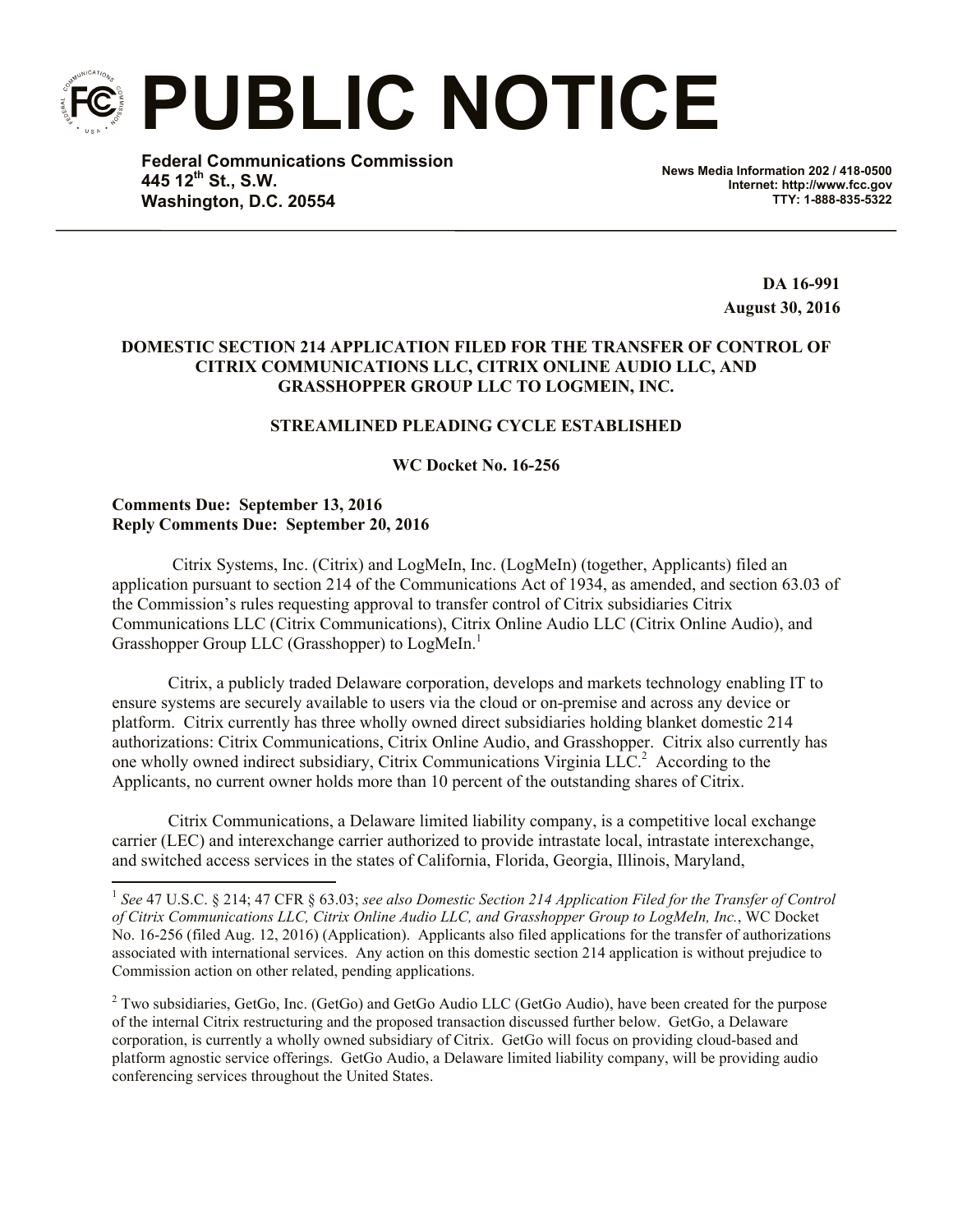Massachusetts, New Jersey, New York, and Texas. Citrix Communications also is authorized to provide interstate interexchange and switched access service. Citrix Communications Virginia LLC, a Virginia limited liability company, is a wholly owned subsidiary of Citrix Communications that provides facilitiesbased and resold local exchange, interexchange, and access telecommunications services throughout the Commonwealth of Virginia. Citrix Online Audio, a Delaware limited liability company, provides audio conferencing services throughout the United States.

Grasshopper, a Massachusetts limited liability company, offers integrated phone service solutions, voicemail processing, and other enhanced services to business end-users. Grasshopper is registered to provide interstate telecommunications services and is authorized to provide competitive resold interexchange long distance telecommunications in Arizona, Arkansas, California, Colorado, Connecticut, Delaware, Florida, Georgia, Hawaii, Illinois, Indiana, Iowa, Kentucky, Louisiana, Maine, Maryland, Massachusetts, Michigan, Minnesota, Mississippi, Missouri, Montana, Nebraska, Nevada, New Hampshire, New Jersey, New York, North Carolina, Ohio, Pennsylvania, South Carolina, Texas, Utah, Virginia, and Washington.

LogMeIn, a publicly traded Delaware corporation, provides cloud-based connectivity solutions that enable users to work remotely, use a mix of personal and employer-procured technology for work purposes, secure online or cloud-based services, support and manage remote computers and other Internet-enabled devices, and collaborate with other users. LogMeIn does not offer domestic telecommunications service of any kind but relies on third parties for such services.

Pursuant to the terms of the proposed transaction, GetGo will merge with Lithium Merger Sub, Inc., a wholly owned subsidiary of LogMeIn, with GetGo surviving the merger and remaining as a wholly owned subsidiary of LogMeIn. Applicants state the merger will result in Citrix equity shareholders receiving shares in LogMeIn that equal approximately 50.1 percent of all outstanding shares of LogMeIn on a fully diluted basis, while existing LogMeIn shareholders will own approximately 49.9 percent of the outstanding shares of the combined LogMeIn company on a fully diluted basis.<sup>3</sup> Based on the share distribution contemplated by the Applicants, they anticipate there will be no owner of more than 10 percent of outstanding shares of LogMeIn following completion of the proposed transaction. Applicants state upon completion of the proposed transaction, various LogMeIn executives and board members will continue in their respective roles. For example, LogMeIn's President and Chief Executive Officer, as well as its Chief Financial Officer will continue in their respective roles. Following the closing of the Proposed Transaction, LogMeIn's board of directors will consist of nine directors: five current LogMeIn directors and four Citrix director appointees. The former CEO and current Chairman of the board of directors of LogMeIn, is expected to remain in place as Chairman of LogMeIn's board of directors posttransaction. The President and Chief Executive Officer of LogMeIn will also retain his board seat.

 $\overline{a}$ 

<sup>&</sup>lt;sup>3</sup> Applicants state that, in connection with the proposed transaction, Citrix intends to complete an internal multiplestep restructuring process involving a pro forma assignment, name changes of certain Citrix entities, and the pro forma transfer of control of certain Citrix entities to GetGo. Specifically, Citrix intends to complete a pro forma assignment of the domestic and international section 214 authority held by Citrix Online Audio to GetGo Audio, a wholly owned subsidiary of GetGo. Citrix Online Audio will subsequently be dissolved. At the same time, Citrix will change the names of Citrix Communications to become GetGo Communications LLC while Citrix Communications Virginia LLC will become GetGo Communications Virginia, LLC. Applicants further state that Citrix intends to concurrently complete the pro forma transfer of the domestic and international section 214 authority of its three wholly owned telecommunications subsidiaries, GetGo Communications LLC, GetGo Audio, LLC, and Grasshopper Group, LLC from Citrix to GetGo. *See* Application at 1, 5-6, and Appendix A for a fuller description of the pro forma transaction and name changes.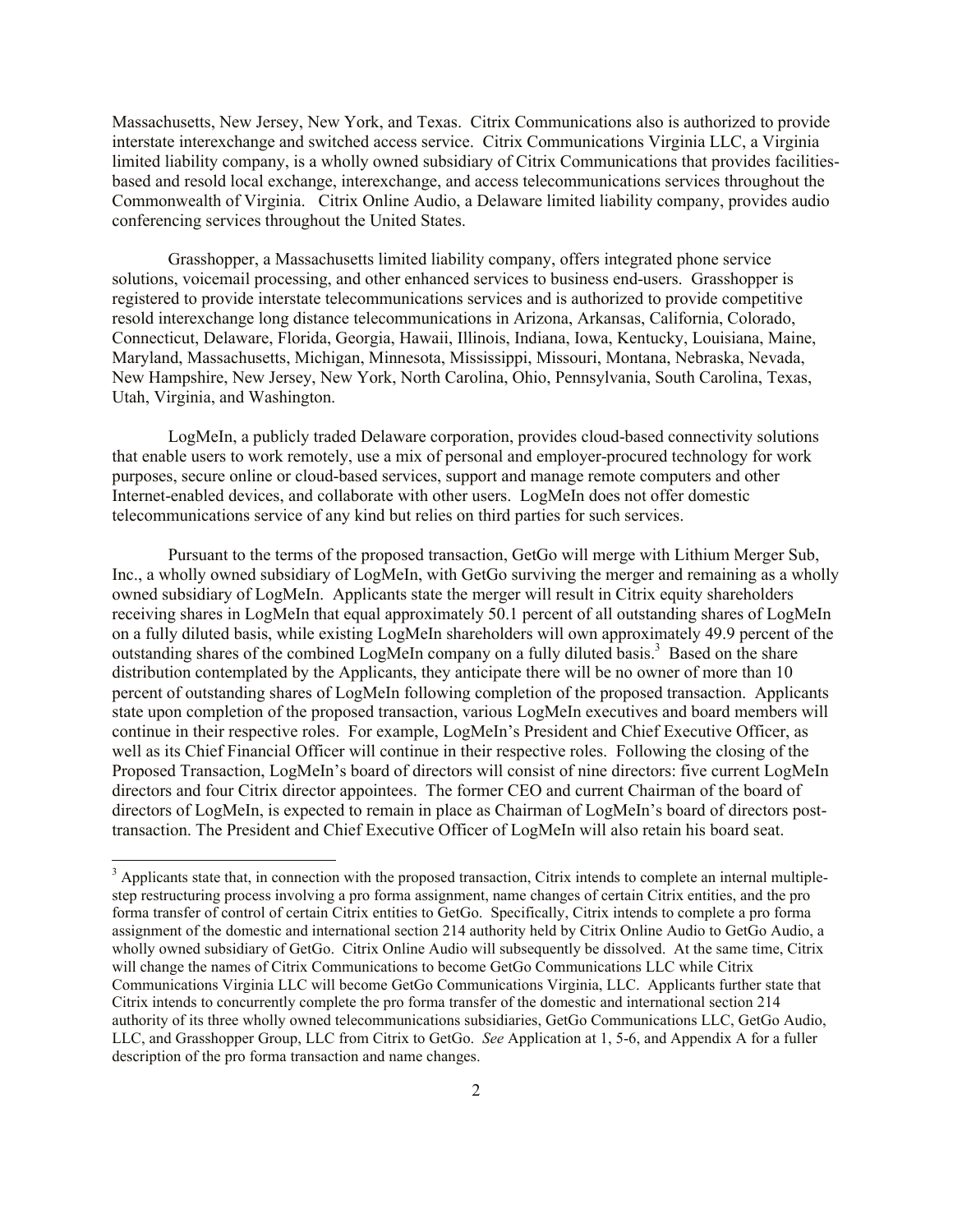LogMeIn's other three directors will be named at a later date. Citrix's director appointees will consist of current Citrix directors. Applicants further state that the LogMeIn board of directors will form an Operating Committee following the close of the proposed transaction, which will consist of two LogMeIn directors and two Citrix directors.<sup>4</sup>

Applicants assert that this proposed transaction qualifies for streamlined treatment pursuant to section 63.03(b)(2)(i) of the Commission's rules and that a grant of the application will serve the public interest, convenience, and necessity.<sup>5</sup>

Domestic Section 214 Application Filed for the Transfer of Control of Citrix Communications LLC, Citrix Online Audio LLC, and Grasshopper Group to LogMeIn, Inc., WC Docket No. 16- 256 (filed Aug. 12, 2016).

#### **GENERAL INFORMATION**

The transfer of control identified herein has been found, upon initial review, to be acceptable for filing as a streamlined application. The Commission reserves the right to return any transfer application if, upon further examination, it is determined to be defective and not in conformance with the Commission's rules and policies. Pursuant to section 63.03(a) of the Commission's rules, 47 CFR § 63.03(a), interested parties may file comments **on or before September 13, 2016**, and reply comments **on or before September 20, 2016**. Pursuant to section 63.52 of the Commission's rules, 47 CFR § 63.52, commenters must serve a copy of comments on the Applicants no later than the above comment filing date. Unless otherwise notified by the Commission, the Applicants may transfer control on the 31<sup>st</sup> day after the date of this notice.

Pursuant to section 63.03 of the Commission's rules, 47 CFR § 63.03, parties to this proceeding should file any documents in this proceeding using the Commission's Electronic Comment Filing System (ECFS): http://apps.fcc.gov/ecfs/.

#### **In addition, e-mail one copy of each pleading to each of the following:**

- 1) Myrva Freeman, Competition Policy Division, Wireline Competition Bureau, myrva.freeman@fcc.gov;
- 2) Gregory Kwan, Competition Policy Division, Wireline Competition Bureau, gregory.kwan@fcc.gov;
- 3) Jim Bird, Office of General Counsel,  $\lim_{h \to 0} \frac{\text{bird}(\partial \text{fcc.gov})}{\text{dot}(\partial \text{fcc.gov})}$
- 4) David Krech, International Bureau, david.krech@fcc.gov;
- 5) Sumita Mukhoty, International Bureau, sumita.mukhoty@fcc.gov;

l

<sup>&</sup>lt;sup>4</sup> See Application at 1, 5-6, and Appendix A for a fuller description of the proposed transaction including organizational charts.

 $5$  47 CFR § 63.03(b)(2)(i).